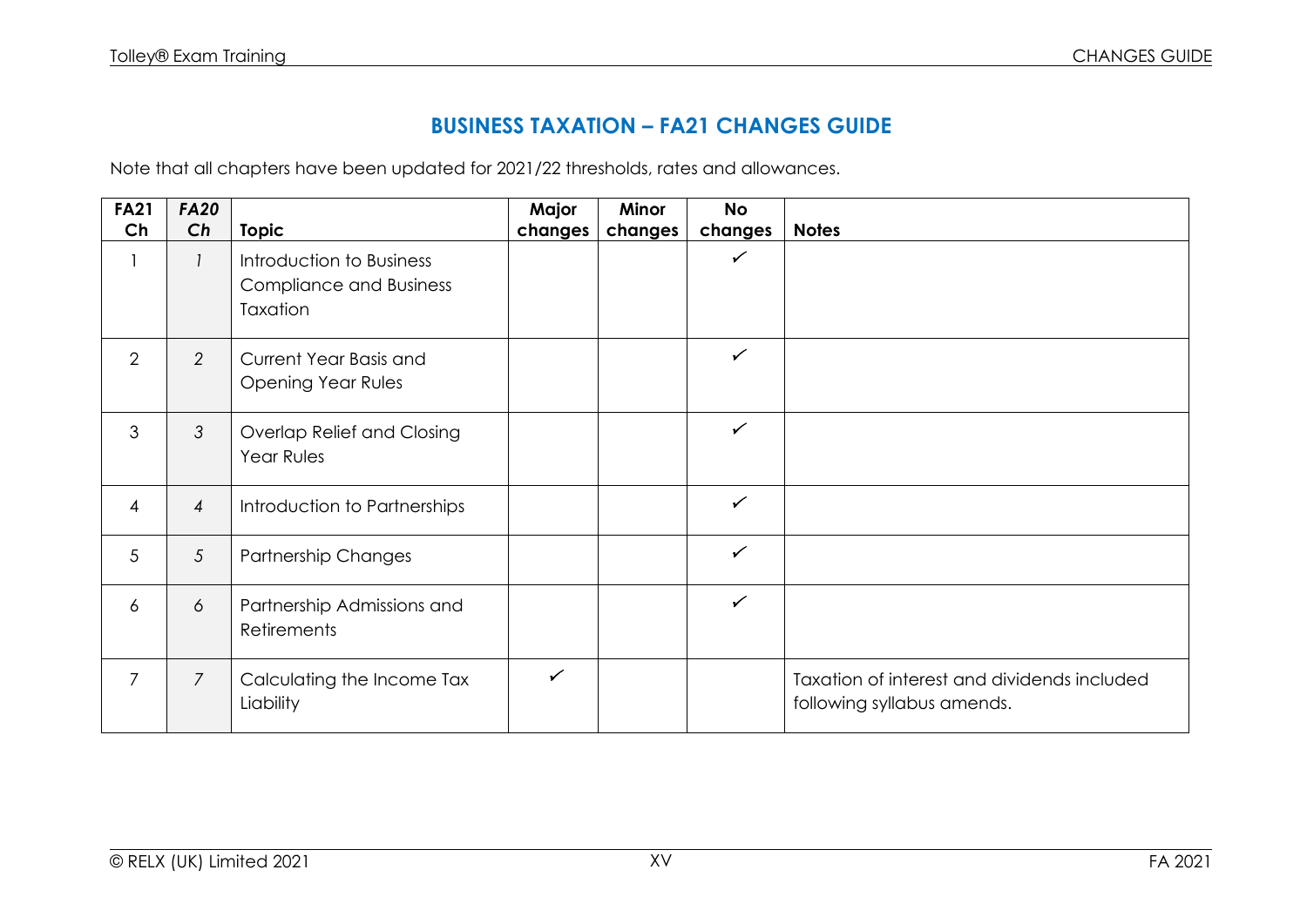| 8  | 8  | An Introduction to Self-<br>Assessment                     |              | $\checkmark$ |                                         |
|----|----|------------------------------------------------------------|--------------|--------------|-----------------------------------------|
| 9  | 9  | Further Aspects of Self-<br>Assessment                     |              | $\checkmark$ |                                         |
| 10 | 10 | Payment Dates, Interest and<br>Penalties                   |              | $\checkmark$ |                                         |
| 11 | 11 | Classes 2 and 4 National<br><b>Insurance Contributions</b> | $\checkmark$ |              | Updated for changes to thresholds.      |
| 12 | 12 | <b>Calculating Corporation Tax</b>                         | $\checkmark$ |              | Other income now included for Paper 3.  |
| 13 | 13 | Long Periods of Account                                    |              | $\checkmark$ |                                         |
| 14 | 14 | Corporation Tax Self-<br>Assessment (CTSA)                 |              | $\checkmark$ |                                         |
| 15 | 15 | Payment of Corporation Tax                                 | $\checkmark$ |              | Removed references to pre 1 April 2019. |
| 16 | 16 | Interest on Late Paid<br>Corporation Tax and<br>Repayments |              | $\checkmark$ |                                         |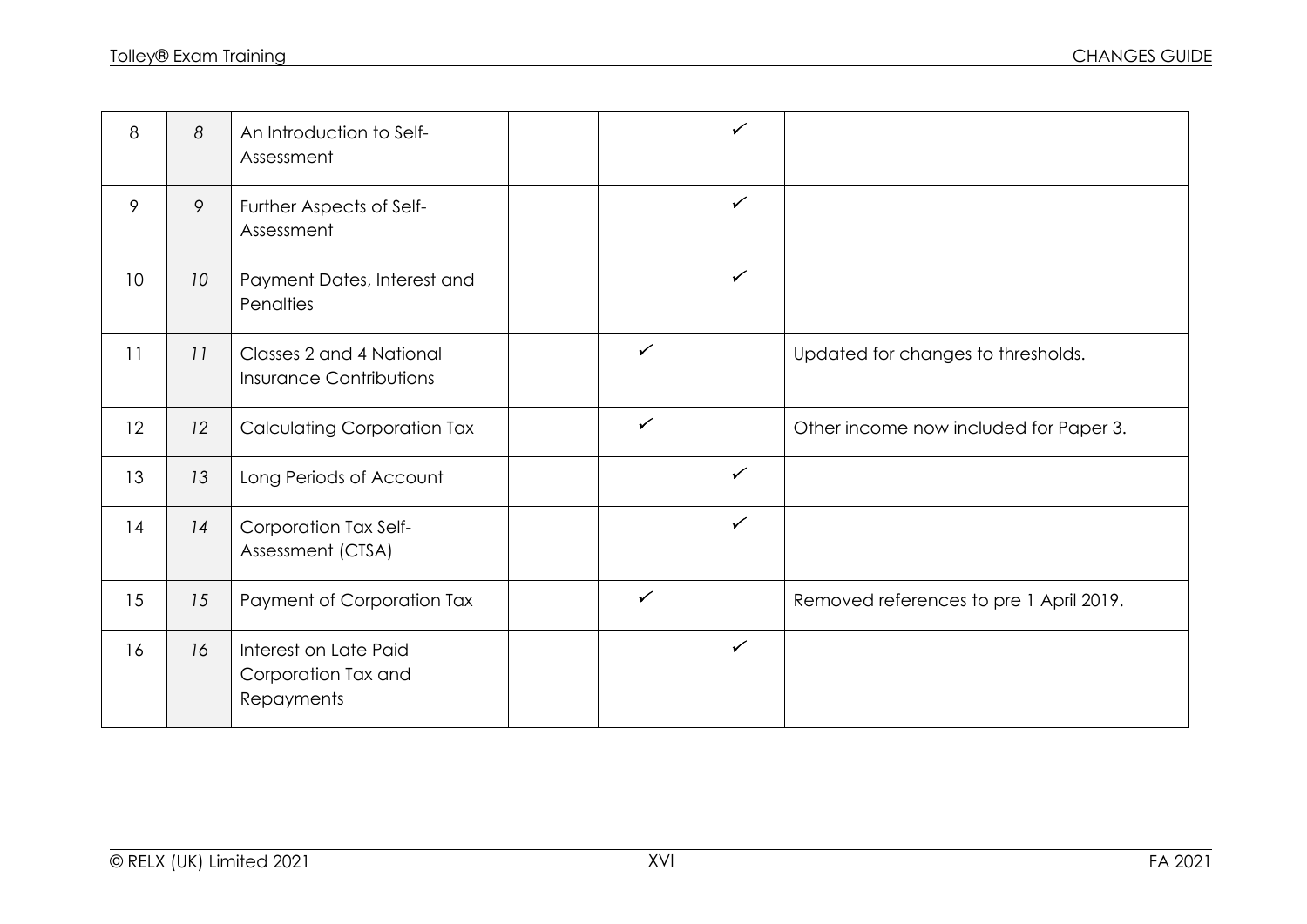| 17 | 17 | <b>CTSA Penalty Regime</b>                    |  |                                                                                                                               |
|----|----|-----------------------------------------------|--|-------------------------------------------------------------------------------------------------------------------------------|
| 18 | 18 | <b>Close Companies</b>                        |  | 'Bed and breakfasting' rules and implications<br>of loan write-off for participators included to<br>reflect syllabus changes. |
| 19 | 19 | <b>Companies Accounting for</b><br>Income Tax |  |                                                                                                                               |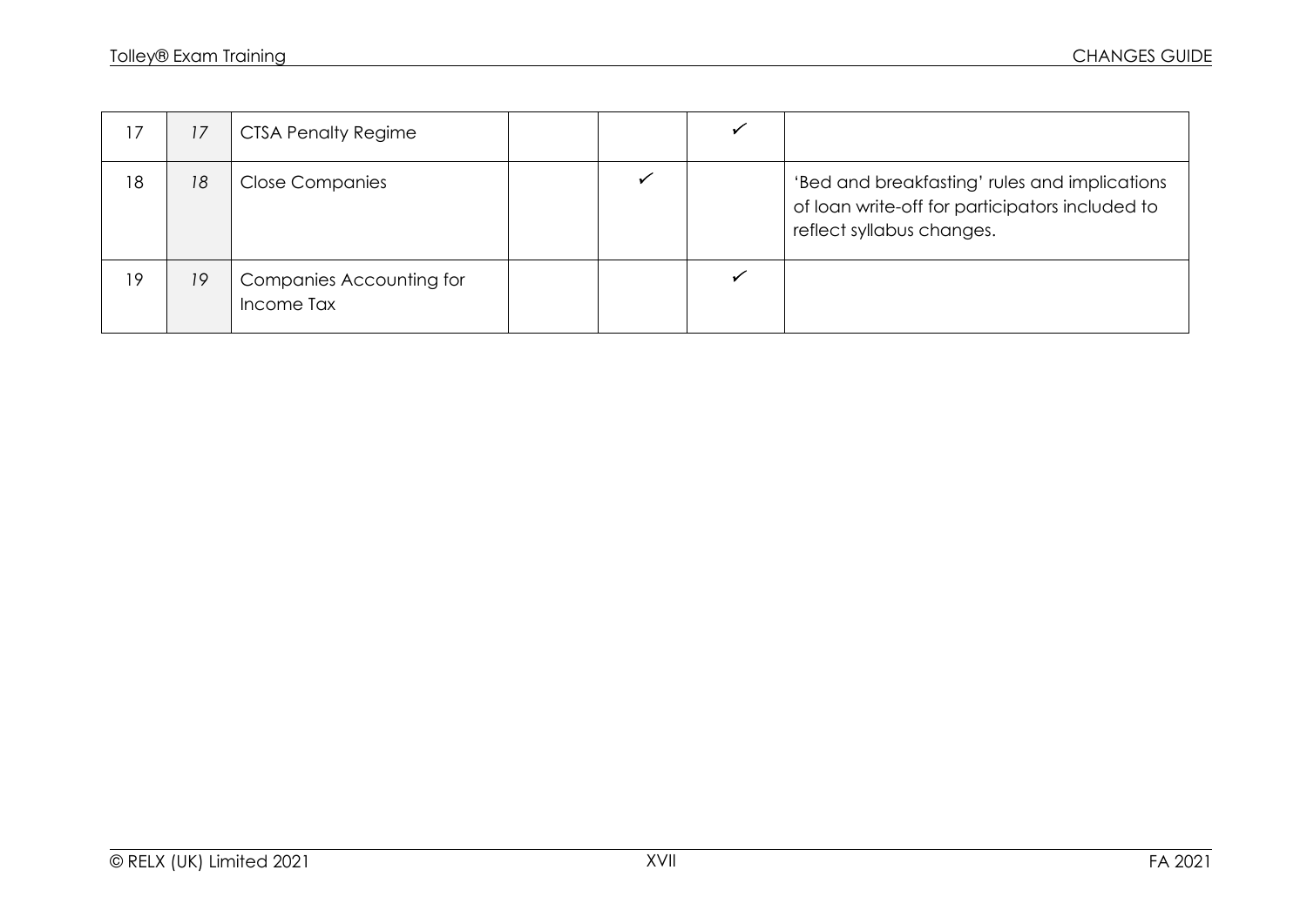| <b>FA21</b>    | <b>FA20</b>    |                                       | Major   | Minor        | <b>No</b>    |                                                                                                                                                                                                                |
|----------------|----------------|---------------------------------------|---------|--------------|--------------|----------------------------------------------------------------------------------------------------------------------------------------------------------------------------------------------------------------|
| Ch             | Ch             | <b>Topic</b>                          | changes | changes      | changes      | <b>Notes</b>                                                                                                                                                                                                   |
|                |                | <b>VAT General Principles</b>         |         | $\checkmark$ |              | An introductory paragraph explains the impact on VAT<br>as a result of the UK leaving the EU (and its transition<br>phase) and how EU law impacts on Great Britain and<br>Northern Ireland from 1 January 2021 |
| $\overline{2}$ | $\overline{2}$ | Registration                          |         |              | $\checkmark$ |                                                                                                                                                                                                                |
| 3              | 3              | Liability of the Supply               |         |              | $\checkmark$ |                                                                                                                                                                                                                |
| 4              | $\overline{4}$ | Schedule 8 VATA 1994 -<br>Zero-Rating |         |              | $\checkmark$ |                                                                                                                                                                                                                |
| 5              | 5              | Schedule 8 VATA 1994 -<br>Exemptions  |         |              | $\checkmark$ |                                                                                                                                                                                                                |
| $\overline{6}$ | 6              | Deemed Supplies                       |         |              | $\checkmark$ |                                                                                                                                                                                                                |
| $\overline{7}$ | $\overline{7}$ | Value of the Supply                   |         |              | $\checkmark$ |                                                                                                                                                                                                                |
| 8              | 8              | Time of the Supply                    |         |              | $\checkmark$ |                                                                                                                                                                                                                |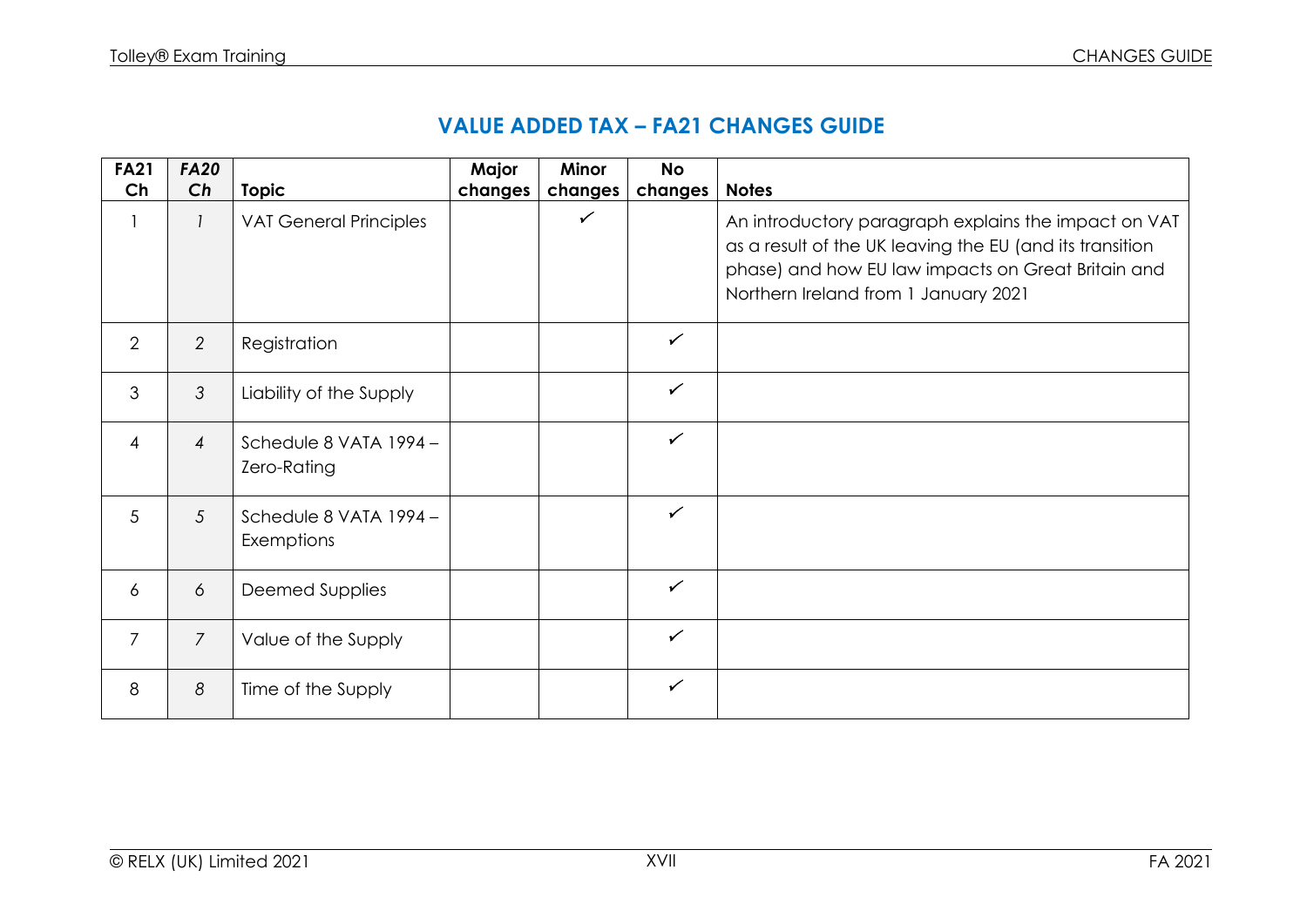| 9               | 9   | Input Tax - When to<br>Recover               |              | $\checkmark$ |              | Advisory fuel rates from 1 June 2021 are included                                                                                       |
|-----------------|-----|----------------------------------------------|--------------|--------------|--------------|-----------------------------------------------------------------------------------------------------------------------------------------|
| 10 <sup>°</sup> | 10  | <b>Partial Exemption</b>                     |              |              | $\checkmark$ |                                                                                                                                         |
| 11              | 11  | VAT Records & Returns                        |              | $\checkmark$ |              | Businesses under the current VAT threshold will have to<br>use MTD from 1 April 2022                                                    |
| 12              | 12  | <b>Bad Debt Relief</b>                       |              |              | $\checkmark$ |                                                                                                                                         |
| 13              | 13  | Accounting for VAT                           |              |              | $\checkmark$ |                                                                                                                                         |
| 14              | 14  | The Flat-Rate Scheme                         |              |              | $\checkmark$ |                                                                                                                                         |
| 15              | 15  | Penalties for Incorrect<br>Returns           |              |              | $\checkmark$ |                                                                                                                                         |
| 16              | 16  | Penalties for Failure to<br><b>Notify</b>    |              |              | $\checkmark$ |                                                                                                                                         |
| 17              | 17  | Default Surcharge                            |              | $\checkmark$ |              | Amend to the position re VAT and interest payable                                                                                       |
| 18              | n/a | Penalties for Late<br>Returns & Late Payment | $\checkmark$ |              |              | The chapter details the new penalty regime for late<br>filing and late payment of VAT in the FA 2021, that<br>applies from 1 April 2022 |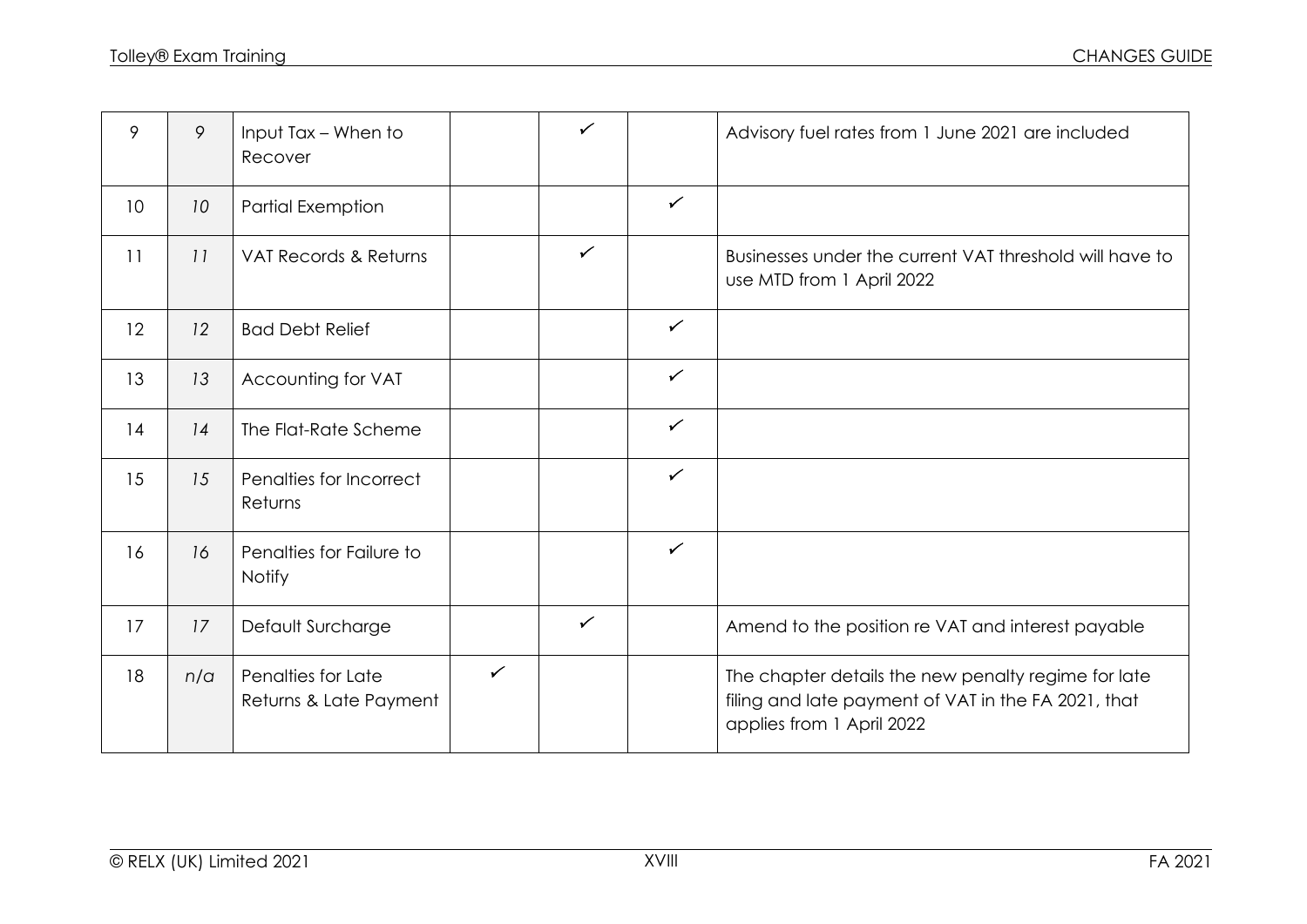| 19 | 18 | International Aspects -<br>Goods    |   |              | Due to Brexit, the syllabus has changed and the<br>chapter has been substantially re-written |
|----|----|-------------------------------------|---|--------------|----------------------------------------------------------------------------------------------|
| 20 | 19 | International Aspects -<br>Services | ✓ |              | Due to Brexit, the syllabus has changed and the<br>chapter has been substantially re-written |
| 21 | 20 | Transfer of a Going<br>Concern      |   | $\checkmark$ |                                                                                              |
| 22 | 21 | Groups                              |   | $\checkmark$ |                                                                                              |
| 23 | 22 | <b>Retail Schemes</b>               |   | $\checkmark$ |                                                                                              |
| 24 | 23 | VAT in company<br>accounts          |   | $\checkmark$ |                                                                                              |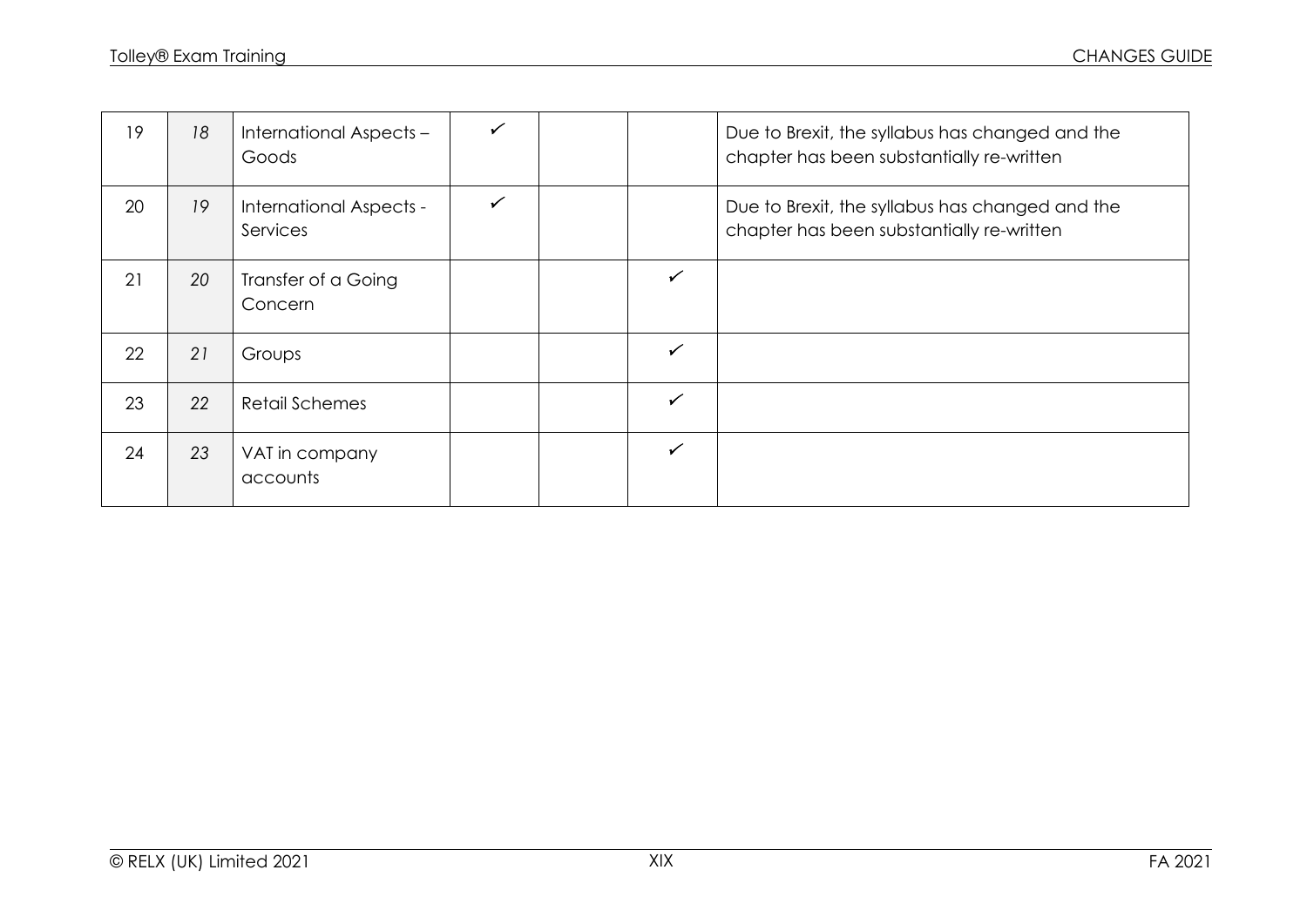## **EMPLOYMENT TAXATION – FA21 CHANGES GUIDE**

Note that all chapters have been updated for 2021/22 thresholds, rates and allowances.

| <b>FA21</b>     | <b>FA20</b>    |                                      | Major        | <b>Minor</b> | <b>No</b>    |                                          |
|-----------------|----------------|--------------------------------------|--------------|--------------|--------------|------------------------------------------|
| Ch              | Ch             | <b>Topic</b>                         | changes      | changes      | changes      | <b>Notes</b>                             |
|                 |                | Introduction to Employment           |              |              | $\checkmark$ |                                          |
|                 |                | Taxes                                |              |              |              |                                          |
| 2               | 2              | Introduction to Employment           |              |              | $\checkmark$ |                                          |
|                 |                | Income and Benefits                  |              |              |              |                                          |
| $\mathfrak{S}$  | $\mathfrak{Z}$ | Company Car & Fuel Benefits          |              |              | $\checkmark$ |                                          |
| $\overline{4}$  | $\overline{4}$ | Living Accommodation:                |              |              | $\checkmark$ |                                          |
|                 |                | <b>Taxable Benefits</b>              |              |              |              |                                          |
| $5\overline{)}$ | $\overline{5}$ | Loans to employees & use of          |              |              | $\checkmark$ |                                          |
|                 |                | assets                               |              |              |              |                                          |
| 6               | 6              | Miscellaneous Benefits and           |              |              | $\checkmark$ |                                          |
|                 |                | <b>Other Points</b>                  |              |              |              |                                          |
| $\overline{7}$  | $\overline{7}$ | Introduction to PAYE                 |              |              | $\checkmark$ |                                          |
| 8               | 8              | PAYE Forms and End of Year           |              |              | $\checkmark$ |                                          |
|                 |                | Returns                              |              |              |              |                                          |
| 9               |                | <b>PAYE</b> – Penalties and Interest | $\checkmark$ |              |              | New chapter, content moved from previous |
|                 |                |                                      |              |              |              | chapter                                  |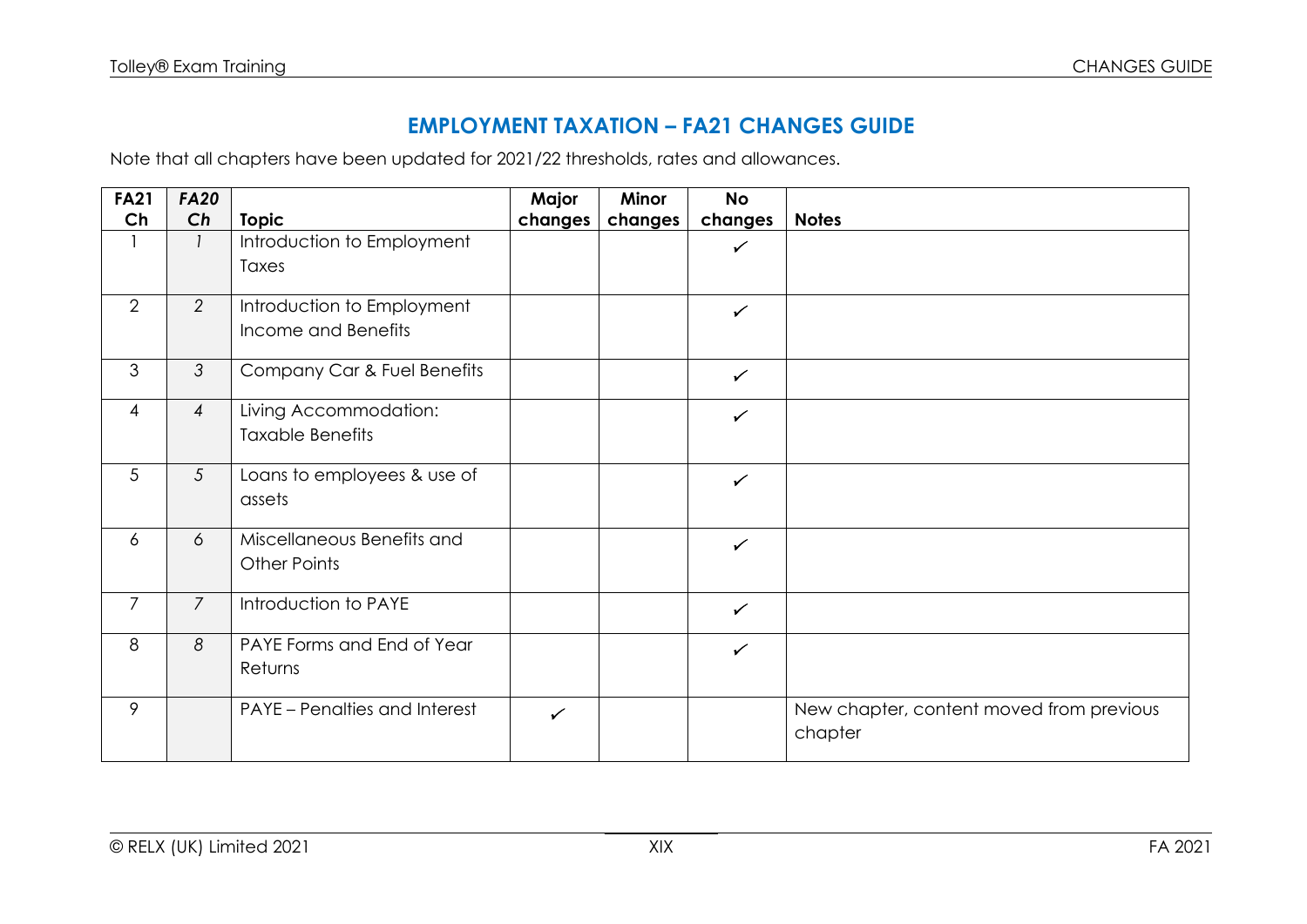| 10 | 9  | <b>Class 1 National Insurance</b><br>Contributions                    | $\checkmark$ | 0% rate for secondary NICs where employee is<br>an armed forces veteran. |
|----|----|-----------------------------------------------------------------------|--------------|--------------------------------------------------------------------------|
| 11 | 10 | <b>Class 1 National Insurance</b><br><b>Contributions - Directors</b> | $\checkmark$ |                                                                          |
| 12 | 11 | Class 1A & 1B NIC                                                     | $\checkmark$ |                                                                          |
| 13 | 12 | Apprenticeship Levy                                                   | $\checkmark$ |                                                                          |
| 14 | 13 | Introduction to Share Schemes                                         | $\checkmark$ |                                                                          |
| 15 | 14 | <b>Share Incentive Plans</b>                                          | $\checkmark$ |                                                                          |
| 16 | 15 | Save as You Earn Share Option<br>Schemes                              | $\checkmark$ |                                                                          |
| 17 | 16 | Company Share Option Plans                                            | $\checkmark$ |                                                                          |
| 18 | 17 | Enterprise Management<br>Incentives                                   | $\checkmark$ |                                                                          |
| 19 | 18 | Share Schemes - Employer<br>Obligations                               | $\checkmark$ |                                                                          |
| 20 | 19 | Employment Income &<br>Residence & Domicile                           | $\checkmark$ |                                                                          |